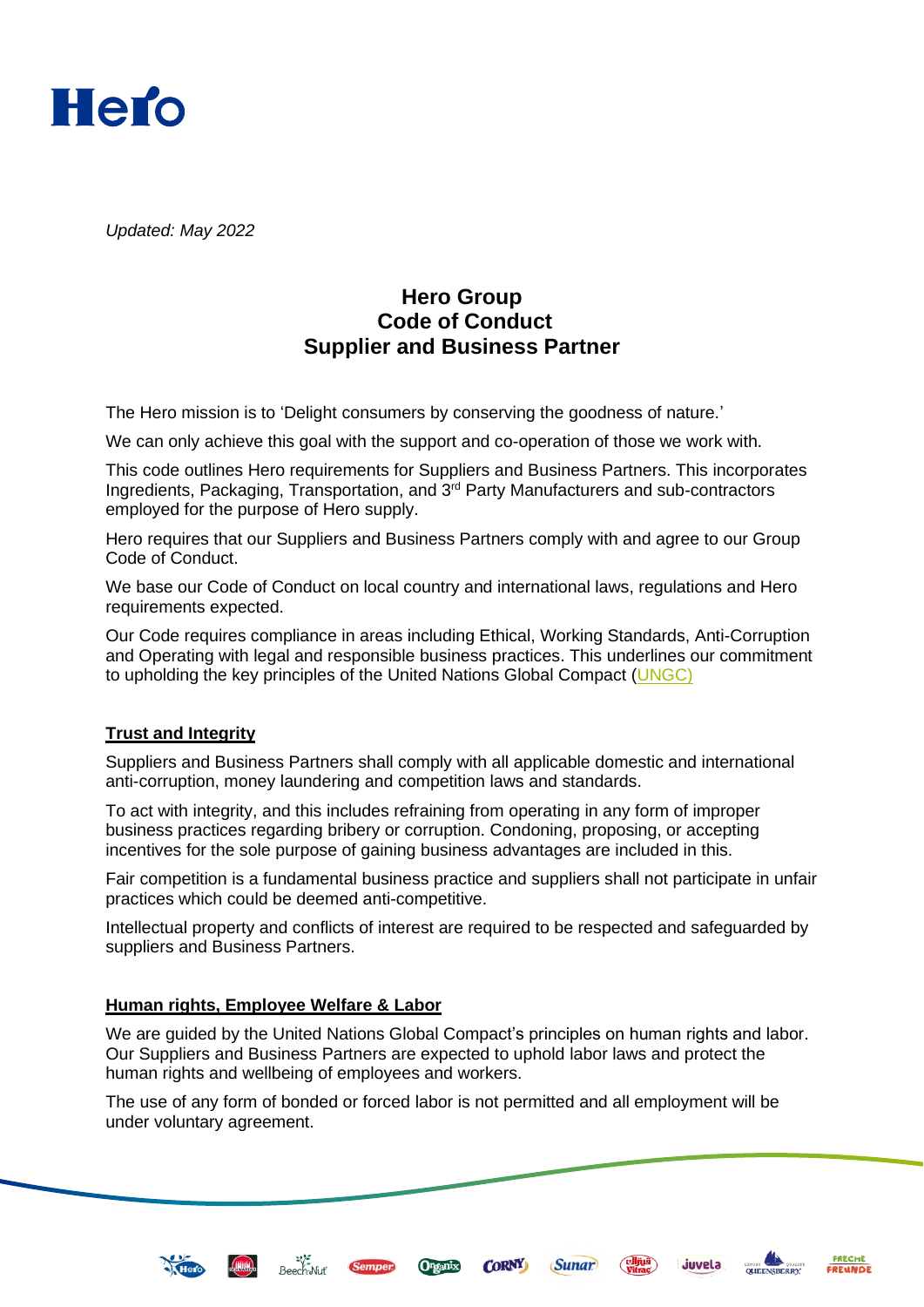

Employees will have a right to association, including trade union membership and collective bargaining will be open to employees.

Child labor will not be used, and minimum age of workers will be in accordance with local Ethical Trading Laws and UN Conventions.

Suppliers and Business Partners shall employ a Non-Discrimination/Equal Opportunity policy and comply with national law. This includes discrimination based on gender, age, health, race, skin color, nationality, language, family circumstances, social origin, religion, creed, political opinion, sexual orientation, physical or mental disability.

Employee wellbeing and safety is an area Hero are committed to and we require our suppliers and Business Partners also ensure the safety of their own employees

Employees shall be provided with a safe and healthy workplace. This shall comply with applicable laws governing Health and Safety. This extends to staff accommodation and housing.

#### **Sustainability and Environmental Practices**

Hero have made a commitment to work towards becoming a Climate Positive business.

## [Hero Sustainability Commitment](https://www.hero-group.ch/sustainability-commitment)

Whilst requiring compliance with local laws and regulations where applicable, many Hero sustainability goals and protocols are based on leading Guidance and Best Practice.

In relation to Green House Gas emissions this includes [Science Based Targets](https://sciencebasedtargets.org/) and the Green [House Gas Protocol.](https://ghgprotocol.org/?msclkid=1a54559eb02211eca78c98f0ae760aca)

We wish to work and collaborate with those who also support our environmental and sustainable efforts to protect and minimize environmental impact through more sustainable business practices.

We require that our Suppliers and Business Partners take full responsibility for their impact on the environment and have strategies and ambitions in place to improve their business and environmental performance to protect the environment.

We will work in co-operation with our Suppliers and Business Partners and communicate expectations and metrics on what sustainability success means for us all.

We require that you endeavor to deliver continuous improvement on areas such as reduction of CO2 and other Green House Gas emissions, minimizing wastage, natural resource depletion and promoting sustainable practices at all levels of their operation.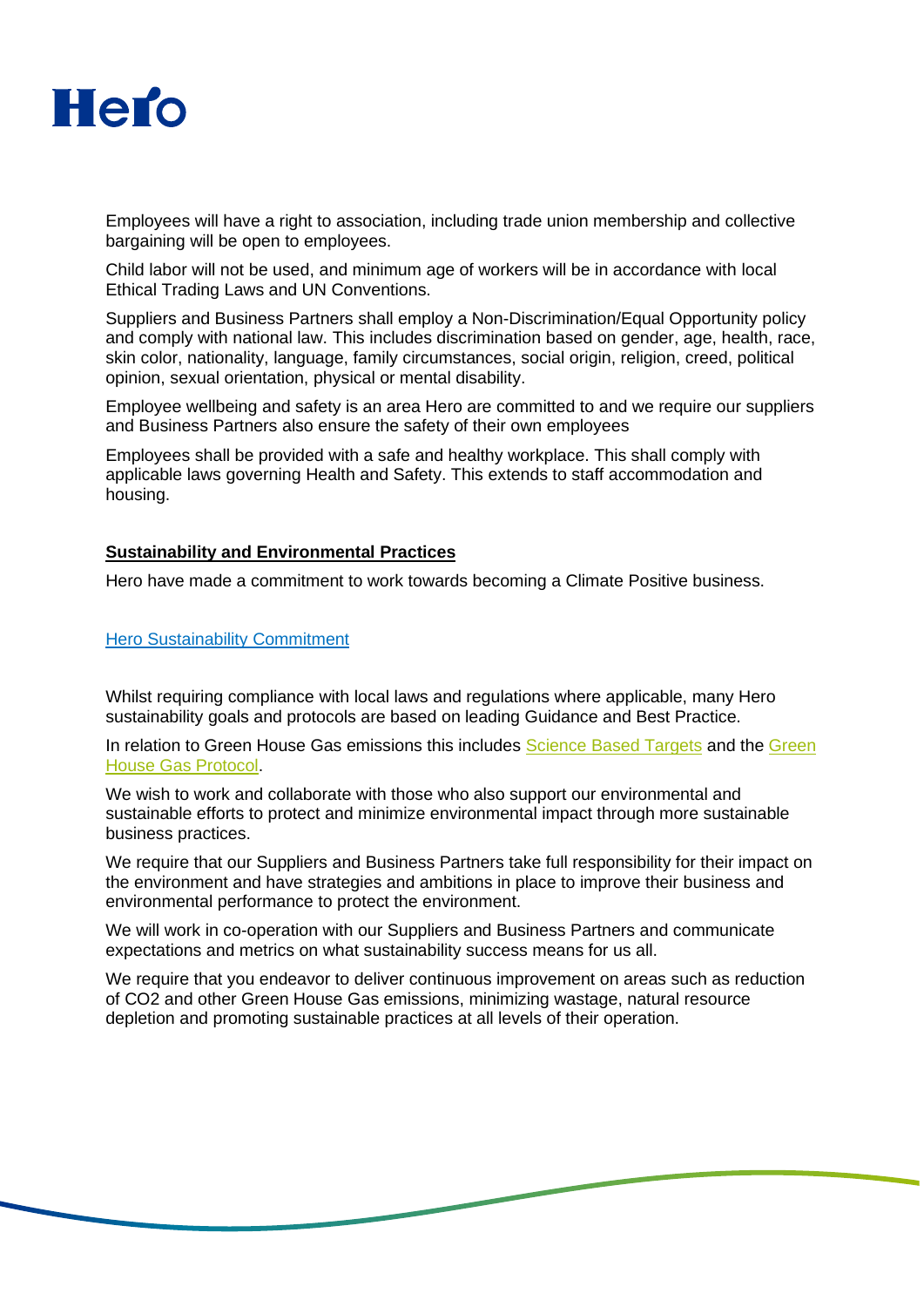

## **Communication and Information Sharing:**

Suppliers shall maintain documentation as required to provide adherence and compliance with Hero Code of Conduct. This shall include supply chain visibility ensuring a transparent source and origin of material is in place.

Hero formally reports on, and publishes data related to ESG (Environmental, Sustainability, Governance) performance at a local Hero subsidiary level and within our Group level reporting. Suppliers are required to provide data on an ongoing basis and during specific timeframes as advised, to support Hero in data gathering, fulfilling reporting requirements and continuous improvement goals.